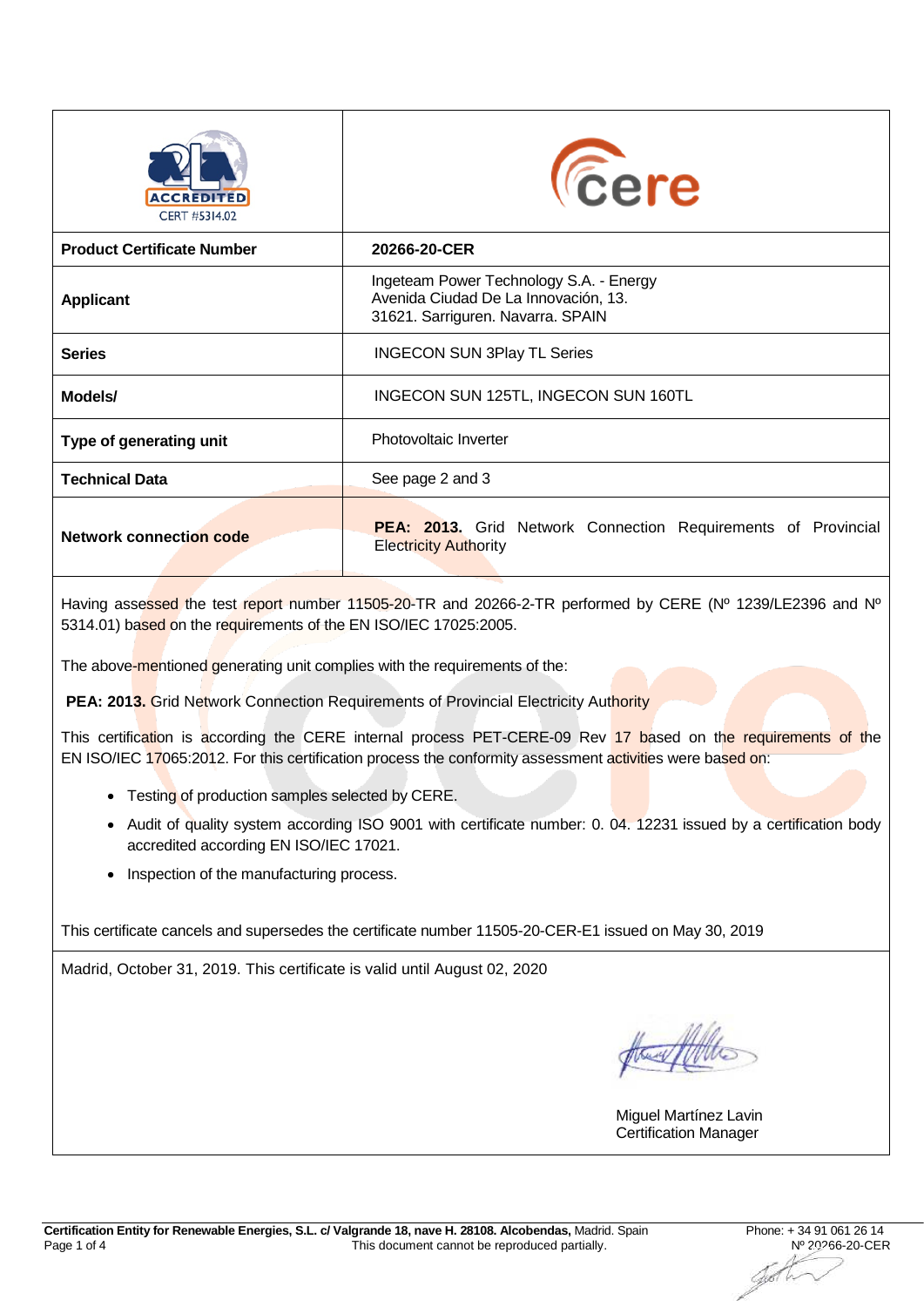



## **Technical data**

| <b>125TL</b>                  |                                          |                                                  |                                   |                                                  |                                      |  |  |  |  |  |  |
|-------------------------------|------------------------------------------|--------------------------------------------------|-----------------------------------|--------------------------------------------------|--------------------------------------|--|--|--|--|--|--|
| <b>DC INPUT</b>               |                                          |                                                  |                                   |                                                  |                                      |  |  |  |  |  |  |
| Recommended PV-Power          | 86.4 - 122 kWp                           | 103 - 145 kWp                                    | 129-182 kWp                       | 136 - 192 kWp                                    | 149 - 210 kWp                        |  |  |  |  |  |  |
| Voltage range MPP             | 570 - 1250 V                             | 685 - 1250 V                                     | 860 - 1250 V                      | 900 - 1250 V                                     | 985 - 1250 V                         |  |  |  |  |  |  |
| Maximum Voltage               | 1500 V                                   |                                                  |                                   |                                                  |                                      |  |  |  |  |  |  |
| Max. DC Current               | 150 A                                    |                                                  |                                   |                                                  |                                      |  |  |  |  |  |  |
| Max. DC short-circuit Current | 195 A                                    |                                                  |                                   |                                                  |                                      |  |  |  |  |  |  |
| Inputs (STD / PRO)            | 1/20                                     |                                                  |                                   |                                                  |                                      |  |  |  |  |  |  |
| <b>MPPT</b>                   | 1                                        |                                                  |                                   |                                                  |                                      |  |  |  |  |  |  |
| <b>AC OUTPUT</b>              |                                          |                                                  |                                   |                                                  |                                      |  |  |  |  |  |  |
| Rated Power @ rated Vac       | 84 kW                                    | 100 kW                                           | 125 kW                            | 132 kW                                           | 144 kW                               |  |  |  |  |  |  |
| Max. temperature @ rated P    | 50°C                                     |                                                  |                                   |                                                  |                                      |  |  |  |  |  |  |
| Max. Current                  | 121 A                                    |                                                  |                                   |                                                  |                                      |  |  |  |  |  |  |
| <b>Rated Voltage</b>          | 400 V                                    | 480 V                                            | 600 V                             | 630 V                                            | 690 V                                |  |  |  |  |  |  |
| Frequency                     | 50 / 60 Hz                               |                                                  |                                   |                                                  |                                      |  |  |  |  |  |  |
| Power Factor                  | 1                                        |                                                  |                                   |                                                  |                                      |  |  |  |  |  |  |
| Power Factor adjustable       | Yes. Smax=84<br>kVA<br>$Qmax=50$<br>kVAR | Yes. Smax=100<br><b>kVA</b><br>$Qmax=60$<br>kVAR | Yes. Smax=125 kVA<br>Qmax=75 kVAR | Yes. Smax=132<br><b>kVA</b><br>$Qmax=79$<br>kVAR | Yes. Smax=144<br>kVA<br>Qmax=86 kVAR |  |  |  |  |  |  |
| <b>THD</b>                    |                                          |                                                  | $<$ 3%                            |                                                  |                                      |  |  |  |  |  |  |

Jø61 Vr.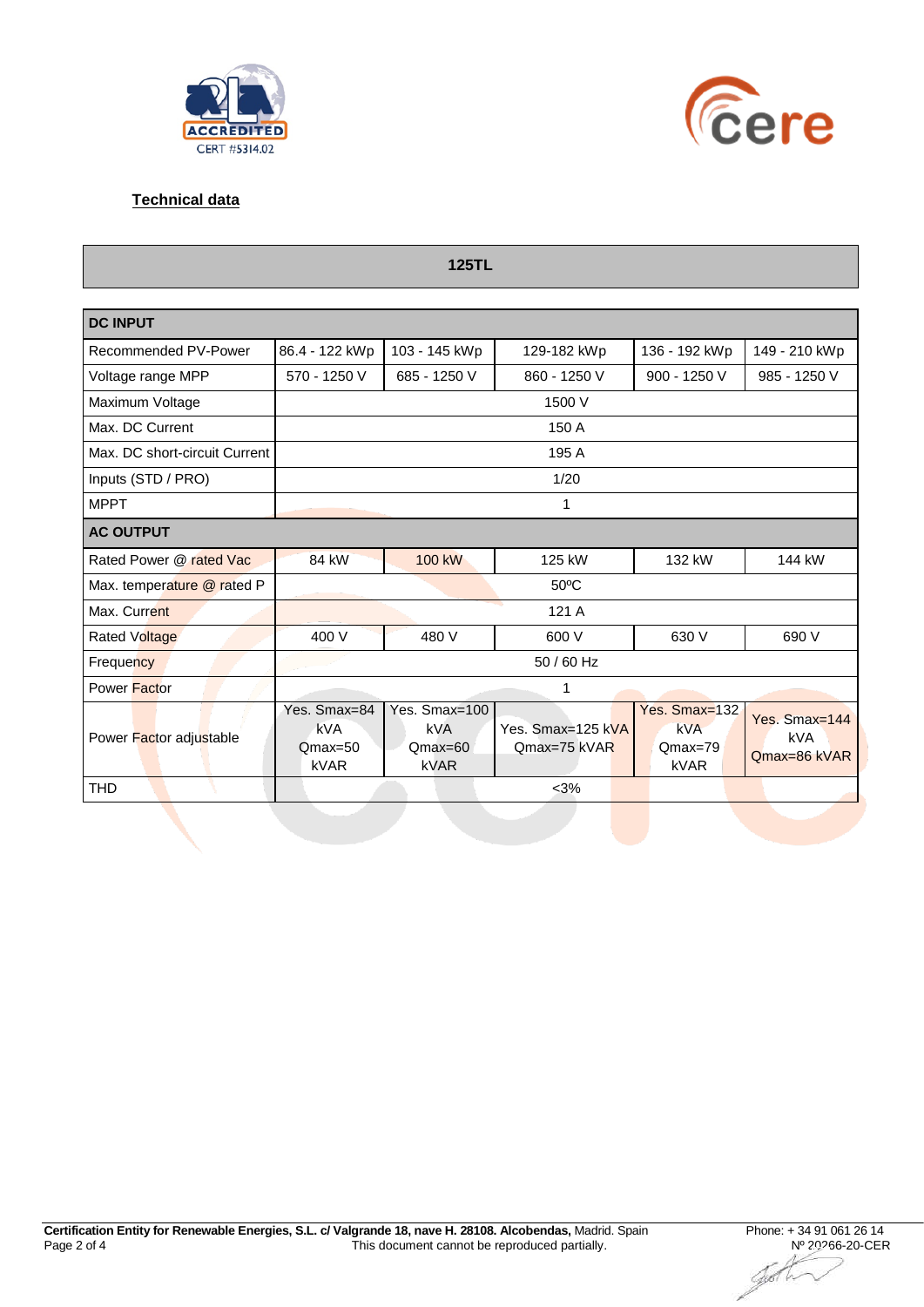



## **160TL**

| <b>DC INPUT</b>                      |                              |                               |                                     |                                |                                  |                               |  |  |  |
|--------------------------------------|------------------------------|-------------------------------|-------------------------------------|--------------------------------|----------------------------------|-------------------------------|--|--|--|
| Recommended PV-Power                 | 95-136 kWp                   | 113-162.5 kWp                 |                                     | 141-203 kWp 148 - 213 kWp 1    | 53.5-220 kWp                     | 162-233.5 kWp                 |  |  |  |
| Voltage range MPP                    | 570 - 850 V                  | 685 - 1000 V                  | 860-1250 V                          | 900 - 1250 V                   | 928 - 1250 V                     | 985 - 1250 V                  |  |  |  |
| Maximum Voltage                      | 1500 V                       |                               |                                     |                                |                                  |                               |  |  |  |
| Max. DC Current                      | 200 A                        |                               |                                     |                                |                                  |                               |  |  |  |
| Max. DC short-circuit Current        | 250 A                        |                               |                                     |                                |                                  |                               |  |  |  |
| Inputs (STD / PRO)                   | 1/20                         |                               |                                     |                                |                                  |                               |  |  |  |
| <b>MPPT</b>                          | 1                            |                               |                                     |                                |                                  |                               |  |  |  |
| <b>AC OUTPUT</b>                     |                              |                               |                                     |                                |                                  |                               |  |  |  |
| <b>Rated Power</b><br>25°C/40°C/50°C | 92.8 kW/85.9<br>kW/83.8 kW   | 111.4 kW/103.1<br>kW/100.6 kW | 139.3<br>kW/128.9<br>kW/125.8<br>kW | 146.2<br>kW/135.3<br>kW/132 kW | 150.9<br>kW/139.6<br>kW/136.2 kW | 160.1 kW/148.2<br>kW/144.6 kW |  |  |  |
| Max. Current<br>25°C/40°C/50°C       | 134 A/124 A/121 A            |                               |                                     |                                |                                  |                               |  |  |  |
| <b>Rated Voltage</b>                 | 400 V                        | 480 V                         | 600 V                               | 630 V                          | 650 V                            | 690 V                         |  |  |  |
| Frequency                            | 50 / 60 Hz                   |                               |                                     |                                |                                  |                               |  |  |  |
| <b>Power Factor</b>                  | 1                            |                               |                                     |                                |                                  |                               |  |  |  |
| Power Factor adjustable              | Yes, 0.8-1 (leading/lagging) |                               |                                     |                                |                                  |                               |  |  |  |
| <b>THD</b>                           | $<$ 3%                       |                               |                                     |                                |                                  |                               |  |  |  |

Jø61 Tr